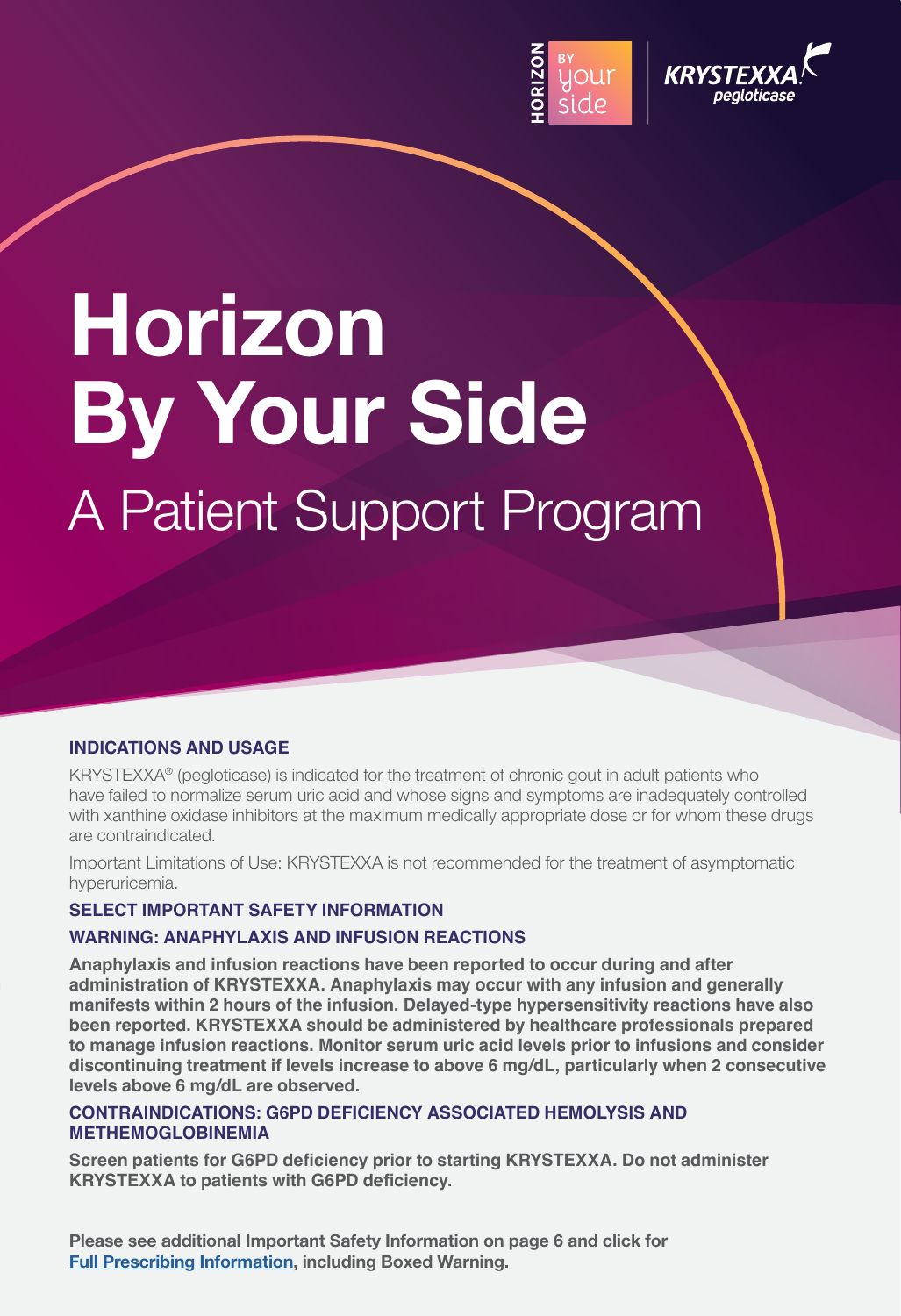## **Horizon By Your Side** SUPPORT DESIGNED WITH YOUR PATIENT IN MIND

Managing uncontrolled gout can involve a lot of moving parts. Horizon By Your Side is a patient support program with dedicated team members who take a personalized approach to meet your<br>cationals writing the through a case patient's unique treatment needs.

## LEARN ABOUT OUR DEDICATED TEAM MEMBERS:

## **Patient Access Liaison (PAL)**

The PAL provides dedicated, one-on-one support for your patient.  $\left\{\begin{array}{c} \sqrt{1-\epsilon} \end{array}\right\}$  They work directly with individual patients to answer non-medical, logistical questions and provide support upon enrollment.



## Regional Access Liaison (RAL)

 $\left\{\begin{array}{c} \nearrow \nearrow \end{array}\right\}$  to support the patient by educating on patient benefits, options for site The RAL educates about navigating insurance processes and accessing treatment on your patient's behalf. The RAL has the expertise and tools of care, prior authorization requirements, payer policies, and coding and claim submissions.



## Associate Director, Site of Care Team

The Site of Care Team establishes business-to-business relationships with sites of care and expands the network of infusion center options. The team educates on coding, billing, and payer access, and provides product in-servicing.

**Once your patient is enrolled in Horizon By Your Side, they** *will receive a welcome call from a PAL within one business day. After that, your patient can call, text, or email them when they need non-medical, logical support*

**Information on page 6 and click for** Boxed Warning.<br> **Please see additional Important Safety [Full Prescribing Information](https://www.hzndocs.com/KRYSTEXXA-Prescribing-Information.pdf), including** 



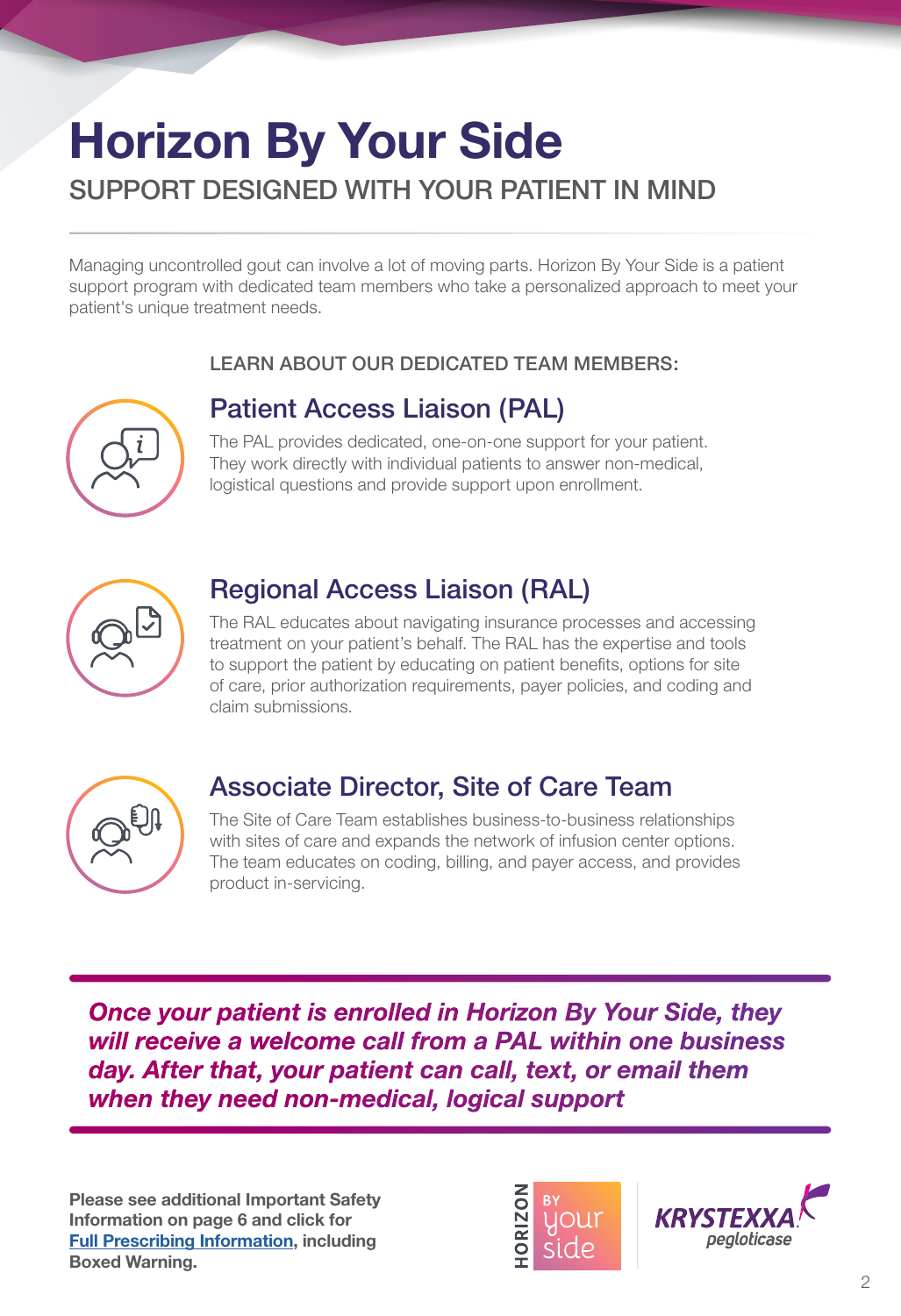THE HORIZON BY YOUR SIDE TEAM IS COMMITTED TO IMPROVING LIVES THROUGH SERVICES AND SUPPORT FOR YOUR PATIENT.

## TOGETHER, WE WILL:



As treatment with KRYSTEXXA begins, the Horizon By Your Side team is here to assist your patient every step of the way. We will be by their side. It can make all the difference to have a non-medical, logistical resource in your patient's corner: a dedicated team member who will assist your patient throughout their treatment.

**Please see additional Important Safety Information on page 6 and click for [Full Prescribing Information](https://www.hzndocs.com/KRYSTEXXA-Prescribing-Information.pdf), including Boxed Warning.**



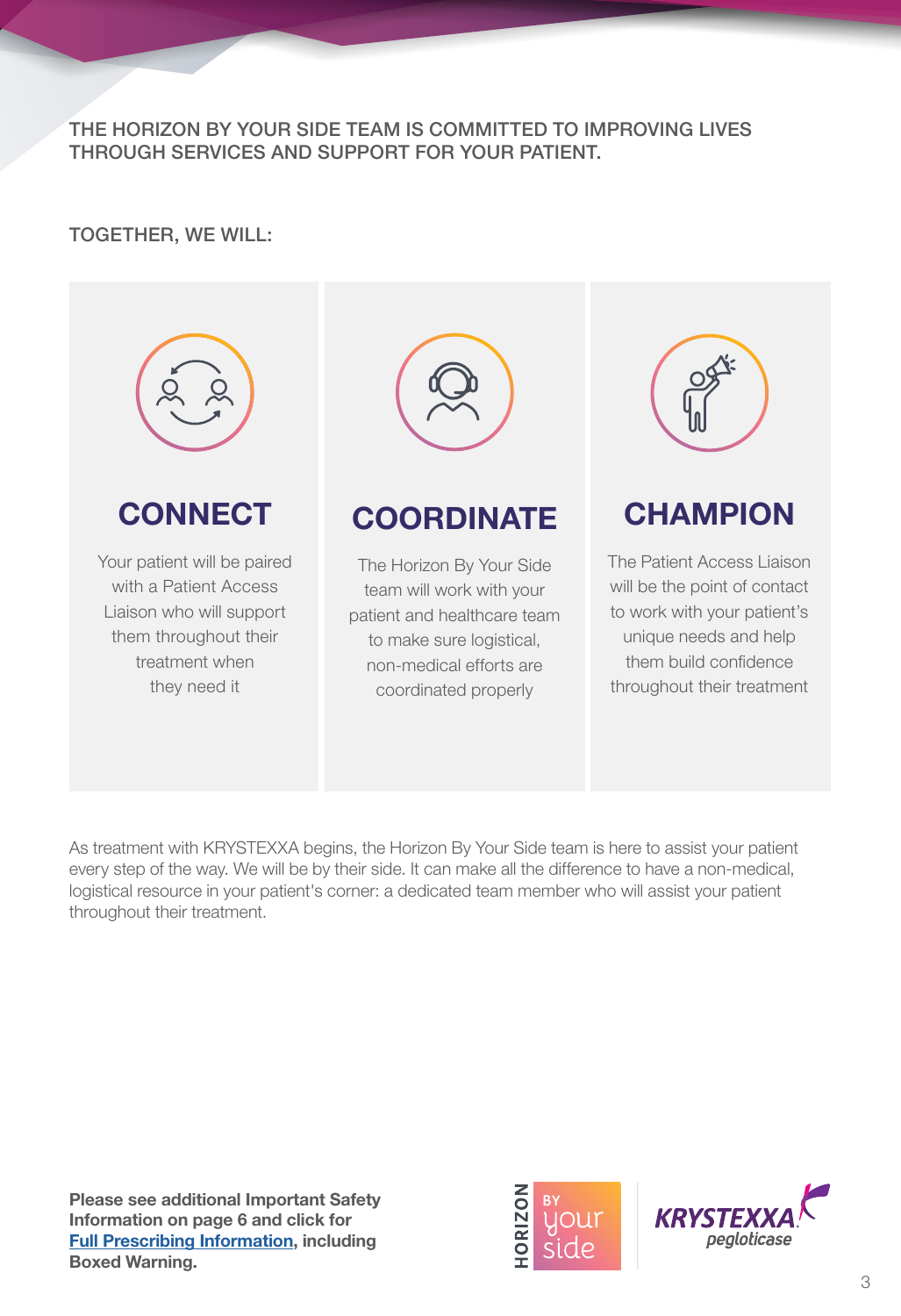throughout their treatment experience. Whether your patient needs personal support, insurance and financial assistance, or helpful resources, the Horizon By Your Side team is here to help them



after

## **PATIENT SUPPORT:**

- Make sure patients have everything they need to begin treatment
- Check in with your patients prior to each infusion and send appointment reminders
- Connect with a real KRYSTEXXA patient as part of our Peer Mentor Program



## **INFUSION LOGISTICS ASSISTANCE:**

- Coordinate with site of care on behalf of the patient, if needed
- Help schedule and provide transportation options



## **INSURANCE BENEFITS INVESTIGATION:**

- Help in conducting benefits investigations
- **EDITE Provide education for prior authorization, medical exception, or** Team appeal processes
	- Determine coding and billing requirements



## **FINANCIAL ASSISTANCE:**

- Help patients understand their coverage and address financial barriers
- The Horizon Commercial Co-Pay Program\* helps eligible patients on KRYSTEXXA with deductibles, co-insurance, and co-pays associated with medication and IV infusions

\*See Terms and Conditions on the following page.

**Please see additional Important Safety Information on page 6 and click for [Full Prescribing Information](https://www.hzndocs.com/KRYSTEXXA-Prescribing-Information.pdf), including<br>Poxed Werning Full Prescribing.**<br>Boxed Warning. police werning



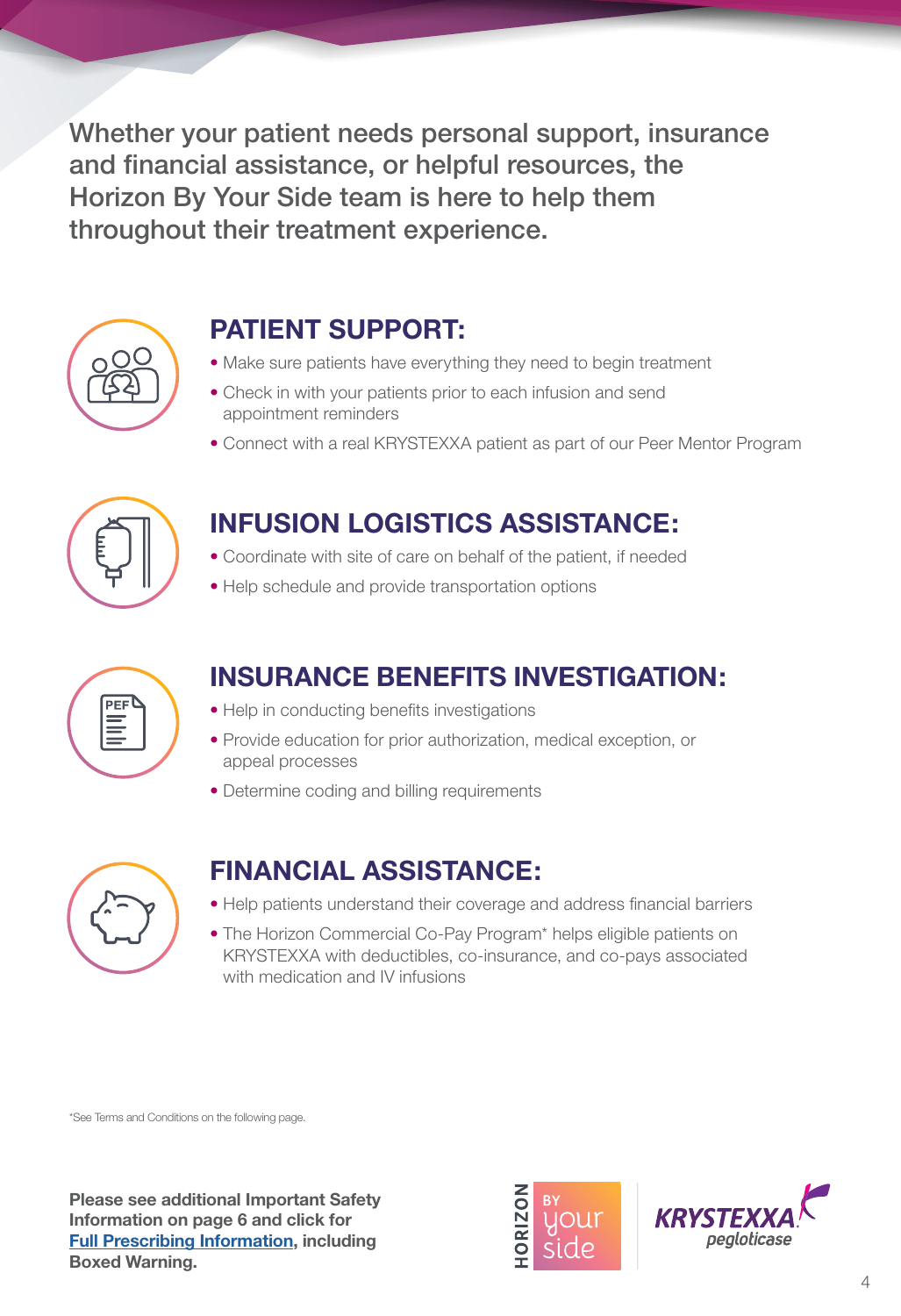## *Initiate your patient's enrollment in Horizon By Your Side by submitting the Patient Enrollment Form (PEF), options available at [KRYSTEXXAhcp.com](https://www.krystexxahcp.com/support-and-resources/support-for-your-patients)*

Your patient must complete enrollment to access our patient-focused services and resources

Once your patient is enrolled in the program, you will receive a comprehensive summary of your patient's benefits from the Horizon By Your Side team.

#### **QUESTIONS?**

Contact Horizon By Your Side at 1-877-633-9521

## Shared Responsibility

As an industry partner, we at Horizon have limitations that we must respect. We cannot guarantee access or reimbursement for our medicines; however, we can educate you and your staff about gaining access to the medicine and various patient financial support programs.

Similarly, the Horizon By Your Side team cannot provide medical advice to your patients about the medicines you prescribe or act as an extension of—or substitution for—your staff.

## *Together, we can advocate for your patients to gain access to the medicines you believe will improve their lives.*

The Horizon Commercial Co-Pay Program may be available to patients who meet the following minimum criteria:

- Patient's prescription cannot be paid in part or in full by any government-funded program including but not limited to: Medicare, Medicare Part D, Medicaid, Medigap, VA, CHAMPUS, Department of Defense (DOD), TRICARE, or any state, patient foundation, or other pharmaceutical program
- Patient is prescribed a covered Horizon rare disease medication for an indication approved by the Food and Drug Administration; the indication for each product is shown in its prescribing information
- Patient is a resident of the United States
- Patient must be commercially insured and have financial responsibility for a portion of the drug and/or infusion cost if applicable

The assistance offered under this co-pay program is subject to additional terms and conditions, including but not limited to the following:

**Terms and Conditions:** Offer cannot be combined with any other rebate or coupon, free trial, or similar offer for the specified prescription. Not valid for prescriptions reimbursed in whole or in part by any government-funded program including but not limited to Medicare, Medicare Part D, Medicaid, Medigap, VA, CHAMPUS, DOD, TRICARE, or any state, patient foundation, or other pharmaceutical program. Offer good only in the United States at participating specialty pharmacies or sites of care. Offer not valid where otherwise prohibited by law, for example by applicable state law prohibiting co-pay cards. Horizon reserves the right to rescind, revoke, or amend offer without notice. The selling, purchasing, trading, or counterfeiting of any co-pay card or benefits is prohibited by law. This co-pay program is not insurance and is not intended to substitute for insurance. Age for eligibility is dependent on product indication.

Participating Pharmacies or Healthcare Providers: By using this co-pay program, you acknowledge and confirm that the prescription will not be reimbursed in whole or in part by any government-funded program (such as, without limitation, Medicare, Medicaid, VA, DOD, TRICARE) and the patient and prescription meet the eligibility criteria set forth in the terms and conditions. You are responsible for reporting the receipt of the co-pay program benefits as required by an insurer, payer, or applicable law or regulation.

Patients: By enrolling in this co-pay program, you acknowledge and confirm that you and the prescription meet the eligibility requirements set forth in the terms and conditions, including that the prescription will not be reimbursed in whole or in part by any government-funded program (such as, without limitation, Medicare, Medicaid, VA, DOD, TRICARE). You may not seek any claims to government payers or other payers or insurers for this prescription. You may not seek reimbursement from any health savings, flexible savings, or other healthcare reimbursement account for any amounts received from the co-pay program. You are responsible for reporting the receipt of the co-pay program benefits as required by an insurer, payer, or applicable law or regulation.

**Please see additional Important Safety Information on page 6 and click for [Full Prescribing Information](https://www.hzndocs.com/KRYSTEXXA-Prescribing-Information.pdf), including Boxed Warning.**